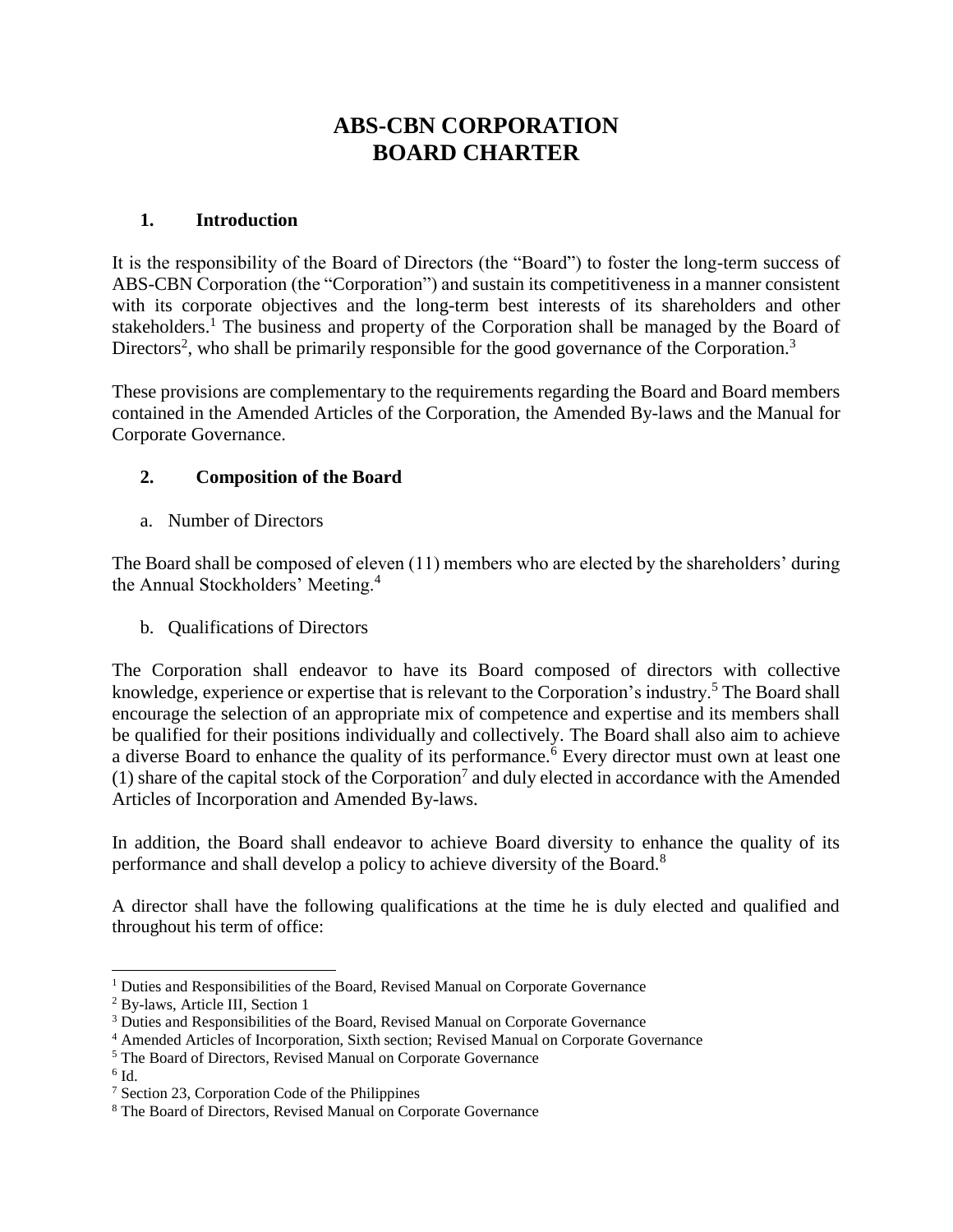- a. Holder of at least one (1) share of stock of the Corporation;
- b. Has knowledge, experience or expertise that is relevant to the Corporation's industry; and
- c. Personal integrity, capacity to read and understand financial statements, absence of conflict of interest with the Corporation (subject to the discretion of the Board), time availability and motivation.<sup>9</sup>
- c. Disqualifications and Dismissal of Directors

Any stockholder may be elected Director, provided, however, that no person shall qualify or be eligible for nomination or election to the Board of Directors if he is engaged in any business or activity which competes with or is antagonistic to that of the Corporation or any of its subsidiaries and affiliates. Without limiting the generality of the foregoing, a person shall be deemed to be so engaged:

- i. If he is an officer, manager or controlling person of, or the owner (either of record or beneficially) of 10% or more of any outstanding class of shares of any corporation (other than one in which the Corporation owns at least 30% of the capital stock) engaged in a business or activity which the Board, by at least two-thirds vote of the directors present constituting a quorum, determines to be competitive or antagonistic to that of the Corporation or its subsidiaries and affiliates; or
- ii. If he is an officer, manager or controlling person of, or the owner (either of record or beneficially) of 10% or more of any outstanding class of shares of any other corporation or entity engaged in any line of business of the Corporation or that of its subsidiaries and affiliates and in the judgment of the Board, by at least two-thirds vote of the directors present constituting a quorum, the laws against combinations in restraint of trade shall be violated by such person's membership in the Board of Directors; or
- iii. If the Board, in the exercise of its judgment in good faith, determines by at least two thirds vote of the directors present constituting a quorum that he is the nominee of any person set forth in (i) or (ii).

In addition, no person shall qualify or be eligible for nomination as a director if:

- i. There is a finding against him by final and executory judgment by the Securities and Exchange Commission or a court or other administrative body of competent jurisdiction of a willful serious violation, or willful aiding, abetting, counseling, inducing, or procuring of the serious violation of, any material provision of the Securities Regulation Code, the Corporation Code, or any other law administered by the Commission or Bangko Sentral ng Pilipinas, or any material rule, regulation or order of the Commission or Bangko Sentral ng Pilipinas;
- ii. He is judicially declared insolvent;

l

iii. There is a finding against him by final judgment by a foreign court or equivalent regulatory authority with competent jurisdiction of acts, violations or misconduct

<sup>&</sup>lt;sup>9</sup> Qualifications of Directors, Revised Manual on Corporate Governance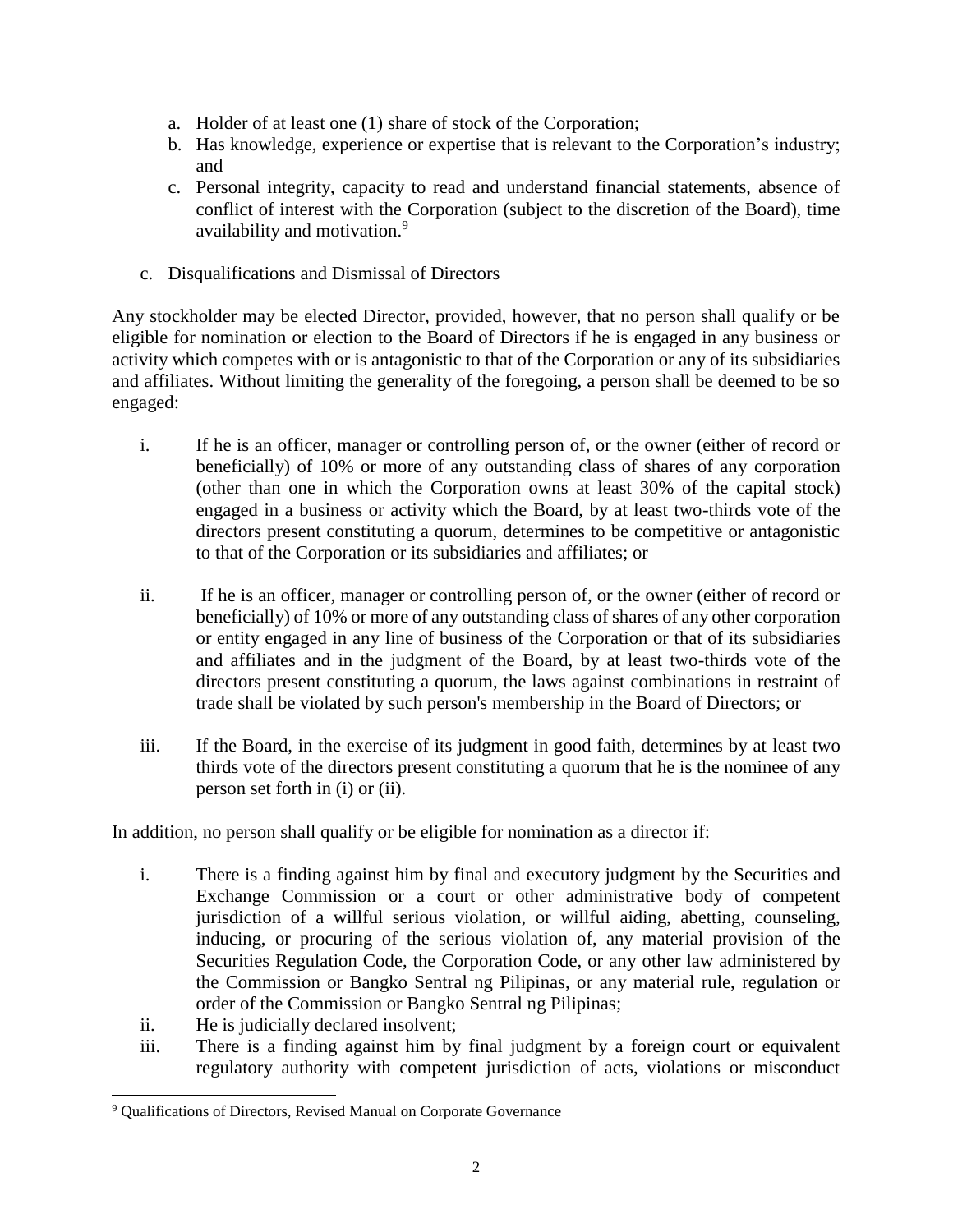similar to any of the acts, violations or misconduct listed in the foregoing paragraphs; or

- iv. He previously committed patently unlawful act(s) and/or other act(s) deemed prejudicial or inimical to the reputation and/or interest of the Corporation;
- v. He committed acts causing undue injury to the Corporation, its subsidiaries or affiliates or committed acts causing injury to another corporation while acting as a director therein; or
- vi. He previously committed gross negligence or bad faith in directing the affairs of another corporation where he served as a director or officer; $^{10}$

A director may also be temporarily disqualified or dismissed from directorship if:

- vii. He refuses to fully disclose the extent of his business interest as required under the Securities Regulation Code and its Implementing Rules and Regulations. The disqualification shall be in effect as long as his refusal persists;
- viii. He is absent or does not participate, for unjustifiable reasons, for more than fifty percent (50%) of all meetings, both regular and special, of the Board during his incumbency, or any twelve (12) month period during said incumbency. The disqualification applies for purposes of the succeeding election;
- ix. He is dismissed or terminated or terminated from directorship in another listed corporation for cause. This disqualification shall be in effect until he has cleared himself of any involvement in the alleged irregularity; and
- x. He is convicted, but which conviction has not yet become final.<sup>11</sup>
- d. Multiple Board Seats

A director should exercise sound judgment in accepting other directorships outside the Corporation. He may accept directorships outside the Corporation which, in his opinion, do not hinder him from his obligation to diligently perform his duties and functions in the Corporation. This policy does not cover directorships in the Corporation's subsidiaries and affiliates as well as subsidiaries and affiliates of such companies. In all instances, a director should notify the Board before accepting a directorship in another Corporation.<sup>12</sup>

e. Independent Directors

There shall be at least two (2) Independent Directors or such Independent Directors as shall constitute at least twenty percent (20%) of the members of the Board of Directors, whichever is  $lesser.<sup>13</sup>$ 

i. Qualifications of an Independent Director

 $12$  Id.

<sup>&</sup>lt;sup>10</sup> By-laws, Article III, Section 6

<sup>&</sup>lt;sup>11</sup> Disqualification and Grounds for Dismissal of Directors, Revised Manual on Corporate Governance

<sup>13</sup> By-laws, Article II, Section 2, paragraph 2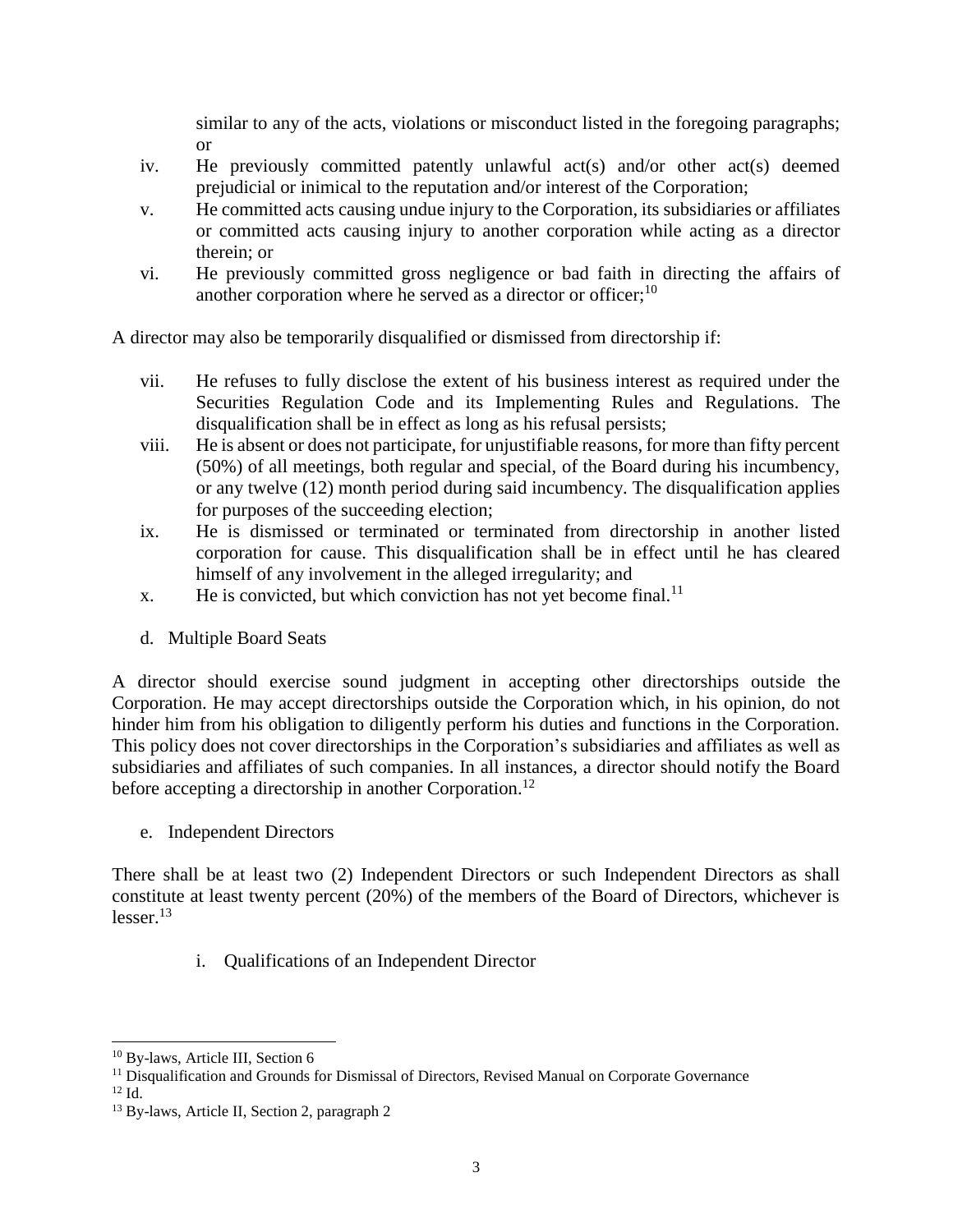- a. An independent director shall mean a person other than an officer or employee of the Corporation, its parent or subsidiaries, or any other individual having a relationship with the Corporation that would interfere with the exercise of independent judgment in carrying out the responsibilities of a Director. An independent director shall submit to the Corporate Secretary a confirmation that he holds no interests with the Corporation extending beyond a qualifying share within a reasonable time after his election and/or re-election as an independent director.
- b. An independent director is a person who, apart from his fees and shareholdings, is independent of Management and free from any business or other relationship which could, or could reasonably be perceived to materially interfere with his exercise of independent judgment in carrying out his responsibilities as a director in the Corporation.
- c. An independent director possesses the necessary qualifications to effectively participate and help secure objective, independent judgment on corporate affairs and to substantiate proper checks and balances.

An independent director refers to a person who, ideally:

- i. is not a director or officer or substantial stockholder of the Corporation or of its related companies or any of its substantial Shareholders (other than as an independent director of any of the foregoing);
- ii. is not a relative of any director, officer or substantial shareholder of the Corporation, any of its related companies or any of its substantial Shareholders. For this purpose, relatives includes spouse, parent, child, brother, sister, and the spouse of such child, brother or sister;
- iii. is not acting as a nominee or representative of a substantial shareholder of the Corporation, any of its related companies or any of its substantial Shareholders;
- iv. has not been employed in any executive capacity by the Corporation, any of its related companies or by any of its substantial Shareholders within the last two (2) years;
- v. is not retained, either in his personal capacity or through a firm, as a professional adviser, auditor, consultant, agent or counsel of the Corporation, any of its related companies or substantial shareholder, or is otherwise independent of Management and free from any business or other relationship within the two (2) years immediately preceding the date of his election;
- vi. does not engage or has not engaged within the last two (2) years, whether by himself or with other persons or through a firm of which he is a partner, director or substantial shareholder, in any transaction with the Corporation or any of its related companies or substantial Shareholders, other than such transactions that are conducted at arm's length and could not materially interfere with or influence the exercise of his independent judgment;
- vii. is one who ceased to be a regular director in the preceding two (2) years prior to qualification as an independent director;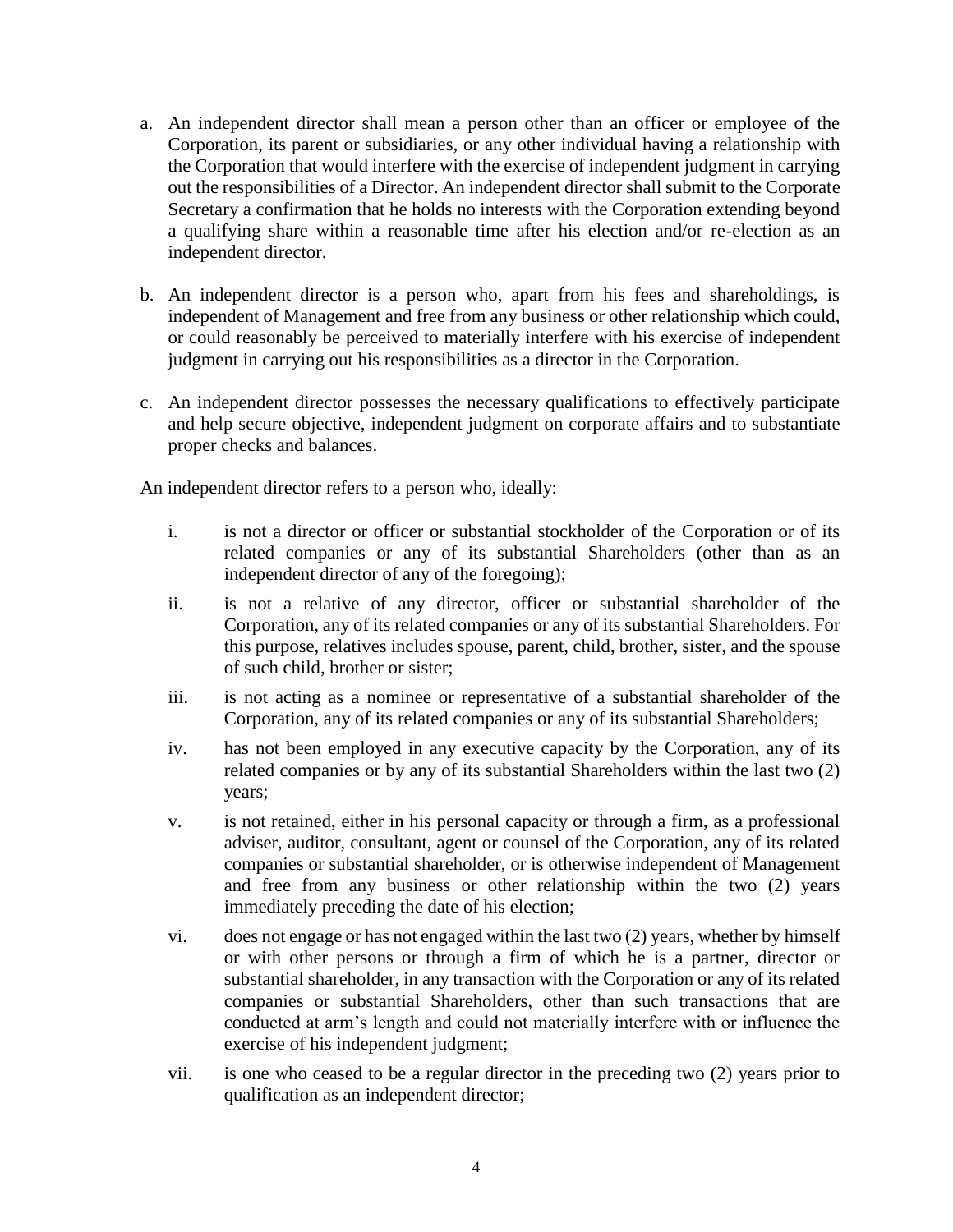- viii. has not been appointed in the Corporation, its subsidiaries, associates, affiliates or related companies as Chairman Emeritus, Ex-Officio Director/Officer or Member of any Advisory Board, or otherwise appointed in a capacity to assist the Board in the performance of its duties and responsibilities within three (3) years immediately preceding his election; is not, or has not been a senior officer or employee of the Corporation unless there has been a change in the controlling ownership of the Corporation;
- ix. is not, and has not been in the three (3) years immediately preceding the election, a director of the Corporation or its subsidiaries, , associates, affiliates or related companies; or substantial Shareholders and its related companies;
- x. is not an owner of more than two percent (2%) of the outstanding shares of the Corporation, its subsidiaries, associates, affiliates or related companies;
- xi. is not a securities broker-dealer of listed companies and registered issuers of securities. "Securities broker-dealer" refers to any person holding any office of trust and responsibility in a broker-dealer firm, which includes, among others, a director, officer, principal stockholder, nominee of the firm to the Exchange, an associated person or salesman, and an authorized clerk of the broker or dealer;
- xii. is not affiliated with any non-profit organization that receives significant funding from the Corporation or any of its related companies or substantial Shareholders; and
- xiii. is not employed as an executive officer of another Corporation where any of the Corporation's executives serve as directors.

When used in relation to a corporation subject to the requirements above:

- i. Related corporation means another corporation which is: (a) its holding or parent corporation, (b) its subsidiary, or (c) a subsidiary of its holding or parent corporation; and
- ii. Substantial shareholder means any person who is directly or indirectly the beneficial owner of more than ten percent (10%) of any class of its equity security.

Each independent director should serve for a maximum of nine (9) years in accordance with applicable laws, rules and regulations. After such period, the independent director should be perpetually barred from re-election as such in the same corporation, but may continue to qualify for nomination and election as a non-independent director. In the instance that a corporation wants to retain an independent director who has served for nine (9) years, the Board should provide meritorious justification/s and seek Shareholders' approval during the annual Shareholders' meeting.

An independent director shall be disqualified as such during his tenure under the following instances or causes: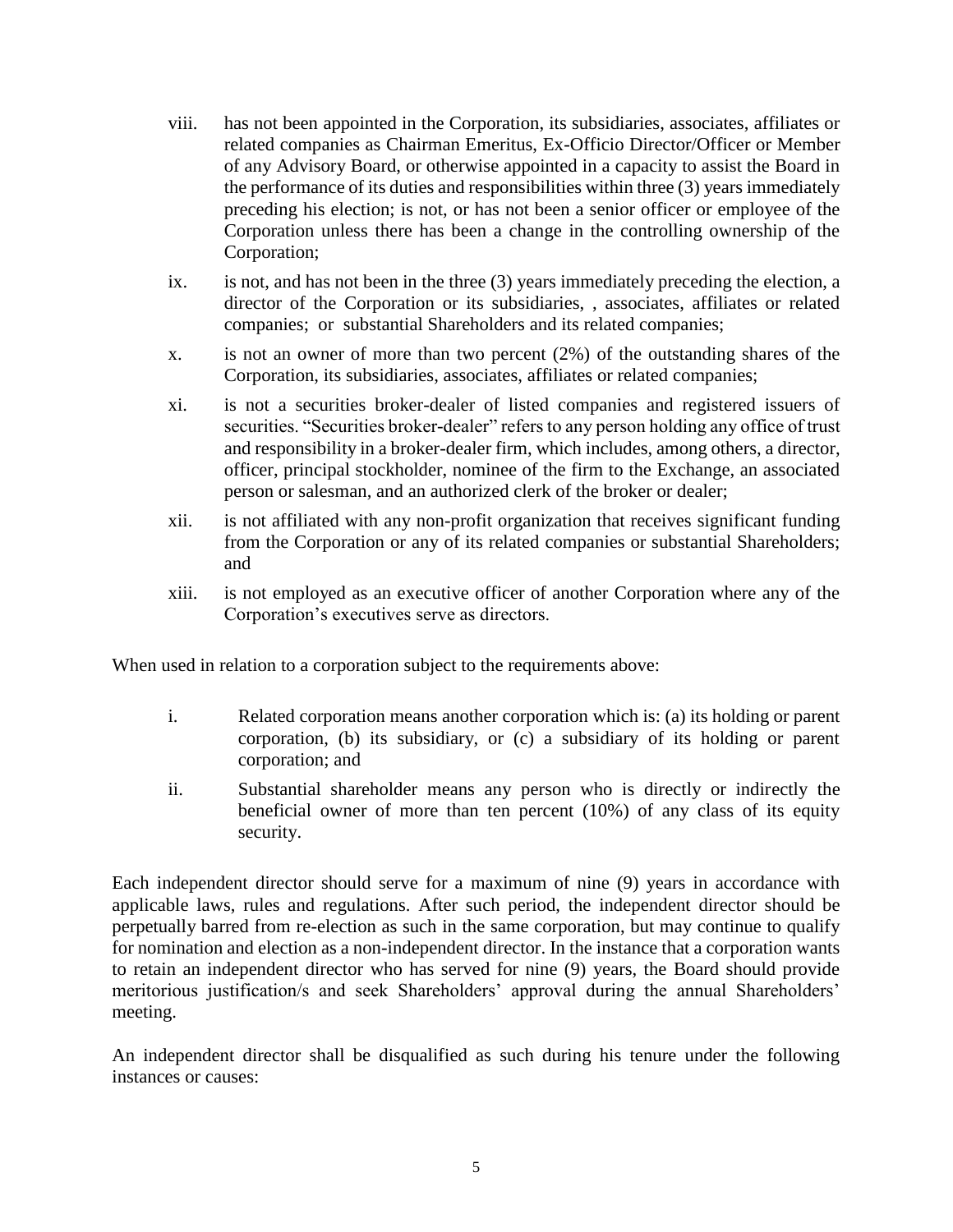- i. He becomes an officer or employee of the Corporation, or becomes any of the persons enumerated under the disqualifications of a director; and
- ii. His beneficial security ownership exceeds 10% of the outstanding capital stock of the Corporation where he is such director.<sup>14</sup>
- f. Lead Independent Director

The Board shall designate a lead independent director among the independent directors if the Chairman of the Board is not an Independent Director, including if one person holds the positions of the Chairman of the Board and Chief Executive Officer.

The Lead Independent Director, shall among others:

- 1. Preside periodic meetings of the Non-Executive Directors with the external auditor and heads of internal audit, compliance and risk;
- 2. Liaise with the Chairman of the Board;
- 3. Contribute to the performance evaluation of the Chairman of the Board; and
- 4. Communicate with shareholders, if requested and as appropriate, for consultation and direct communication.<sup>15</sup>
- g. Non-executive Directors

The Corporation's Board may be composed of a majority of non-executive directors to the extent practicable. The non-executive directors should possess the necessary qualifications and stature to effectively participate and help secure objective, independent judgment on corporate affairs and to substantiate proper checks and balances. As much as possible, they should concurrently serve as directors up to only a maximum of five (5) publicly listed companies to ensure that they have sufficient time to fully prepare for meetings, challenge Management's proposals/views, and oversee the long-term strategy of the Corporation. Exceptions may be granted only in meritorious cases such as due to the concerned director's exceptional experience, stature and his ability to accommodate the additional demands that may be made on his time and abilities due to the multiple appointments.<sup>16</sup>

h. Training of Directors

l

All new directors of the Corporation shall undergo an orientation program on the Corporation's operations, management, structure, vision and mission, corporate strategy, corporate governance, articles, by-laws, charters and SEC-mandated topics on governance matters and other matters essential for the effective performance of their duties and responsibilities.

The Board of Directors, the Corporate Secretary, the Compliance Officer, and the Principal

<sup>&</sup>lt;sup>14</sup> Independent Director, Revised Manual on Corporate Governance

<sup>&</sup>lt;sup>15</sup> Lead Independent Director, Revised Manual on Corporate Governance

<sup>&</sup>lt;sup>16</sup> Non-executive directors, Revised Manual on Corporate Governance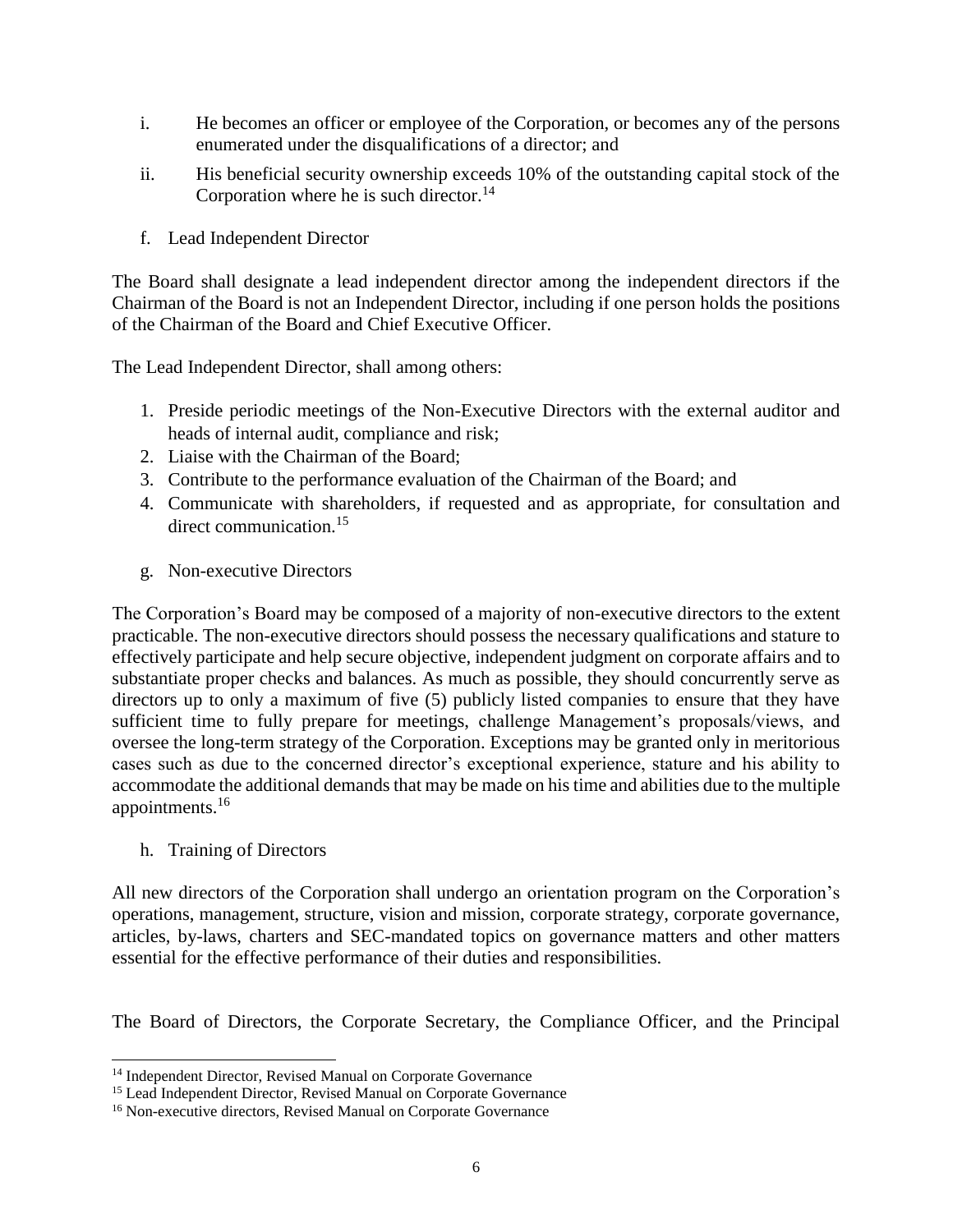Officers of the Corporation shall attend trainings in corporate governance at least once a year. The proof of attendance to a corporate governance training shall be submitted to the Corporate Secretary and the Compliance Officer for proper disclosure with PSE and SEC.

Opportunities for annual continuing training for all directors shall be identified and appropriate development undertaken throughout the year.<sup>17</sup>

## **4. Board Meetings**

The Board shall have regular meetings, as much as possible, to review the performance of the Corporation and its subsidiaries, approve any pertinent plans, budgets, and financial statements, set guidelines for management, and discuss any various matters requiring Board attention and approval. Any member of the Board may ask management to give special reports on and analysis of certain issues.

The Board shall meet at least six (6) times each calendar year. It shall hold a meeting before the start of the financial year, immediately after the annual meeting of the stockholders, at least once every quarter, and on such other days that it may designate.<sup>18</sup>

The directors shall act only as a Board, and the individual directors shall have no power as such.

A quorum at any meeting of the Directors shall consist of a majority of the entire membership of the Board. A majority of such quorum shall decide any question that may come before the meeting, save and except any such matters in which the law of the Philippines may require the affirmative vote of a greater proportion of the members.<sup>19</sup>

In any meeting of the Board, an independent director shall always be in attendance. However, the absence of an independent director may not affect the quorum requirement if he is duly notified of the meeting but fails to attend the meeting notwithstanding such notice.

The directors shall attend and actively participate in all meetings of the Board, Committees, and shareholders in person or through tele-/videoconferencing conducted in accordance with the rules and regulations of the Commission, except when justifiable causes, such as illness, death in the immediate family and serious accidents, prevent them from doing so.

The non-executive directors shall have separate periodic meetings, which meetings shall be chaired by the Lead Independent Director, with the Chief Audit Executive, Chief Compliance Officer and Chief Risk Management Officer. Said meeting shall be without the presence of the Chief Executive Officer.<sup>20</sup>

## **5**. **Responsibilities of the Board**

<sup>&</sup>lt;sup>17</sup> Orientation Process and Annual Training, Revised Manual on Corporate Governance

<sup>&</sup>lt;sup>18</sup> Board Meetings, Revised Manual on Corporate Governance

<sup>&</sup>lt;sup>19</sup> Amended By-Laws, Article III, Section 5

<sup>20</sup> Board Meetings, Revised Manual on Corporate Governance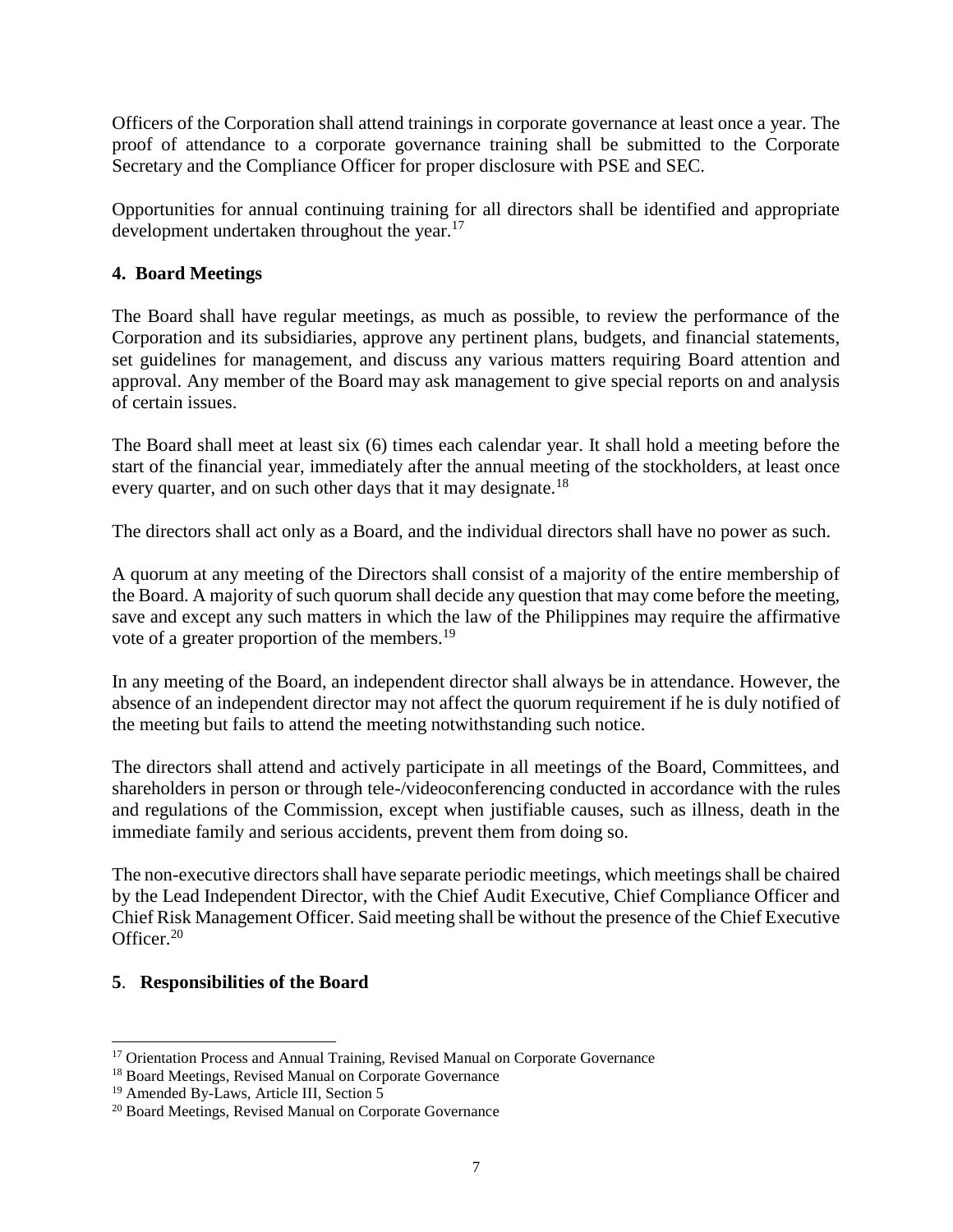The Board shall have the following duties and responsibilities:

- Act on a fully informed basis, in good faith, with due diligence and care, and in the best interest of the Corporation and all shareholders.
- Foster the long-term success of the Corporation and sustain its competitiveness in a manner consistent with its corporate objectives and the long-term best interests of its shareholders and other stakeholders.
- Be responsible for ensuring and adopting an effective succession-planning program for directors, key officers and management to ensure growth and a continued increase in the shareholders' value.
- Align the remuneration of key officers and board members with the long-term interests of the Corporation and shall formulate and adopt a policy specifying the relationship between remuneration and performance.
- Adopt a formal and transparent nomination and election policy.
- Be responsible in ensuring that there is a group-wide policy and system governing related party transactions (RPTs) and other unusual or infrequently occurring material transactions.
- Be primarily responsible for approving the selection of and assessing the performance of Management led by the Chief Executive Officer (CEO), and of the Chief Risk Management Officer, Chief Compliance Officer, and Chief Audit Executive.
- Establish an effective performance management framework that will ensure that the Management, including the Chief Executive Officer and the personnel's performance is at par with the standards set by the Board and Management.
- Ensure that an appropriate internal control system is in place.
- Ensure that a sound enterprise-wide risk management (ERM) framework is in place to effectively identify, monitor, assess and manage key business risks.
- Create a Board Charter that formalizes and clearly states its roles, responsibilities and accountabilities in carrying out its fiduciary duties.

The Board shall have the following specific duties and functions to implement good corporate governance principles:

- Be primarily responsible for the good governance of the Corporation.
- Ensure that adequate procedures, systems and practices that protect the Corporation's assets and reputation are in place and are maintained.
- Survey and implement best business practices.
- Monitor the effectiveness of management policies and decisions.
- Implement a process for the selection of directors and officers.
- Ensure that the Corporation communicates with shareholders and other stakeholders effectively. $21$

l <sup>21</sup> Duties and Responsibilities of the Board, Revised Manual on Corporate Governance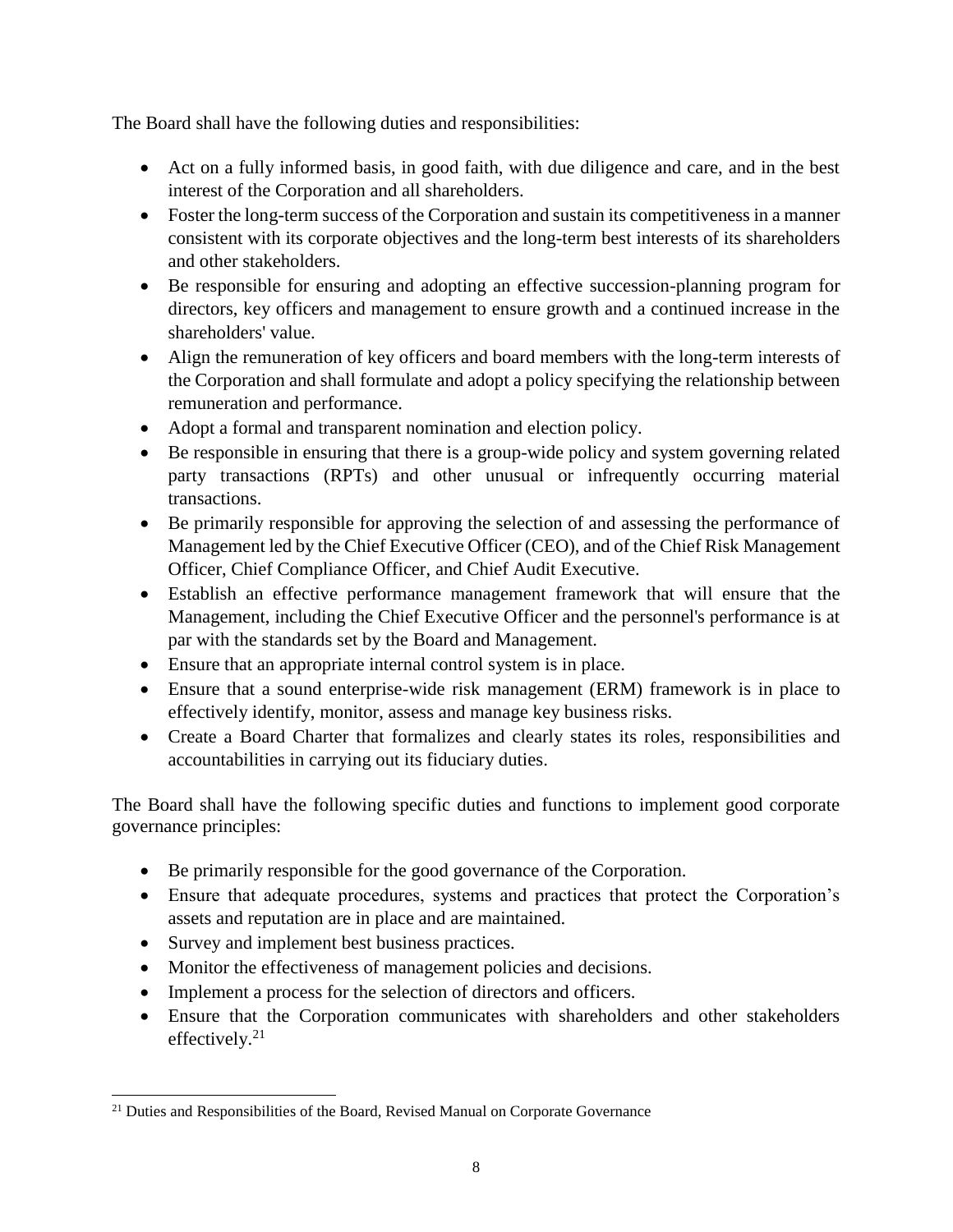## **6. The Chairman of the Board**

The Chairman of the Board shall be responsible for the management, development and the effective performance of the Board, and maintain proper governance of the Corporation. The Chairman of the Board shall plan and organize all the activities of the Board, including the preparation for, and the conduct of, Board meetings. He shall ensure the quality, quantity and timeliness of the information that goes to the Board. He shall also oversee the formation of the Board committees and the integration of their activity with that of the Board.

In addition to the main duties mentioned-above, the Chairman shall:

- a. Ensure that the meetings of the Board are held in accordance with the By-Laws or as the Chairman may deem necessary;
- b. Ensure that the agenda of the meetings focuses on strategic matters, including the overall risk appetite of the Corporation, considering the developments in the business and regulatory environments, key governance concerns, and contentious issues that will significantly affect operations;
- c. In coordination with the Corporate Secretary, taking into consideration the suggestions of the Chief Executive Officer, Management and the directors, supervise the preparation of the agenda of the meetings;
- d. Assist in ensuring compliance with the Manual;
- e. Maintain lines of communication and information between the Board and Management;
- f. Guarantee that the Board receives accurate, timely, relevant, insightful, concise and clear information to enable it to make sound decisions.<sup>22</sup>

## **7. Corporate Secretary**

The Corporate Secretary, who is a Filipino citizen, shall assist the Board in performing its duties and responsibilities to the Corporation. The Corporate Secretary shall not be a member of the Board and shall not be the Compliance Officer of the Corporation.

In addition to the duties and responsibilities imposed by existing laws and the By-Laws of the Corporation, the Corporate Secretary shall have the following duties and responsibilities:

- Assist the Board, the management and the board committees in the preparation of the agenda of meetings and in the preparation and gathering of materials to be presented to the Board, the board committees or the shareholders;
- Keep abreast of relevant laws, regulations and relevant industry developments and the operations of the Corporation;
- Work fairly and objectively with the Board, Management and stockholders and contribute to the flow of information between the Board and Management, the Board and the board committees, and the Board and its stakeholders;

l <sup>22</sup> The Chairman of the Board, Revised Manual on Corporate Governance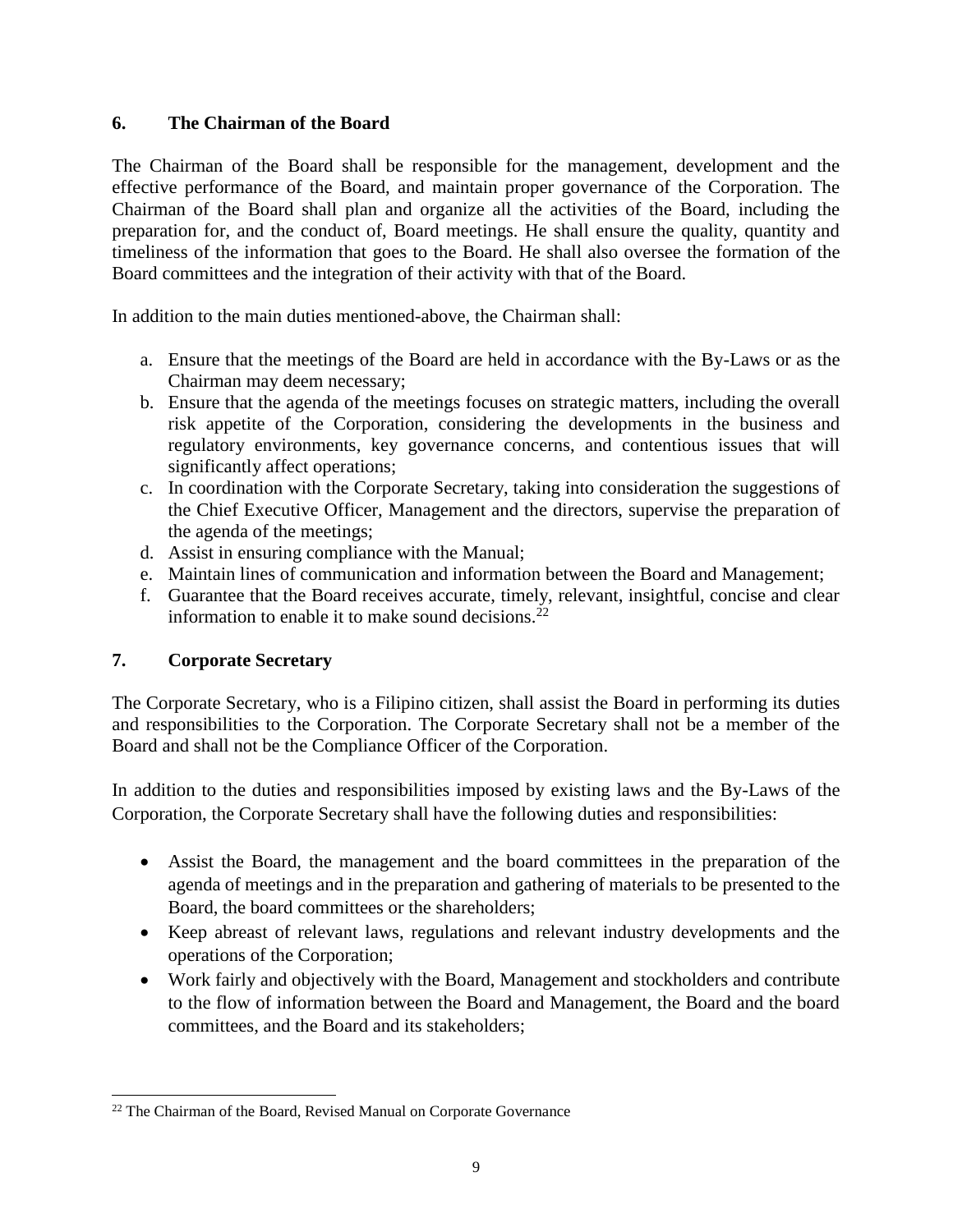- Implement such methods adopted by the Board to efficiently and timely inform and brief the Board members prior to board meeting;
- Attend Board meeting and take down the minutes of special and regular meetings of the Board and shareholders;
- Ensure the Corporation's observance of corporate governance best practices and provide recommendations to the Board for the continuous improvement of its policies and practices toward full compliance and the adoption of global best practices; and
- Submit to the Securities and Exchange Commission (SEC), the Philippine Stock Exchange (PSE), and the Philippine Dealing and Exchange Corporation (PDEX), the Corporation's Annual Corporate Governance Report, periodic reports, and other material disclosures.<sup>23</sup>

## **8. Board Committees**

The Board of Directors shall have the power, among other things, to create Committees and other bodies as may be necessary or beneficial in the operation and internal regulation of the Corporation. Such Committees shall have such powers and functions as may be delegated to them by the Board or as defined in the Manual of Corporate Governance except those that may not be delegated under the Corporation Code. The Board shall have the power to appoint and remove the members of such Committees and may at any time, with or without cause, dissolve any of such Committees.<sup>24</sup>

The Board shall establish the following board committees, and approve their respective charters, that focus on specific board functions to aid in the optimal performance of its roles and responsibilities: Programming Committee, Compensation Committee, Succession Planning Committee, Compensation Committee for the Chairman and Chief Executive Officer, Audit Committee, Risk Management Committee, Nomination and Election Committee and Corporate Governance Committee.<sup>25</sup>

All established committees should be required to have Committee Charters stating in plain terms their respective purposes, memberships, structures, operations, reporting processes, resources and other relevant information. The Charters should provide the standards for evaluating the performance of the Committees and should be fully disclosed on the Corporation website.

## **9. Compensation of the Board**

By resolution of the Board, each director shall receive a reasonable per diem for his attendance at each meeting of the Board of Directors, or of the Executive Committee or of other Committees created by the Board.<sup>26</sup>

## **10. Assessment of the Board**

 $^{25}$  Id.

 $23$  The Corporate Secretary, Revised Manual on Corporate Governance

<sup>&</sup>lt;sup>24</sup> Board Committees, Revised Manual on Corporate Governance

<sup>26</sup> Compensation, Revised Manual on Corporate Governance